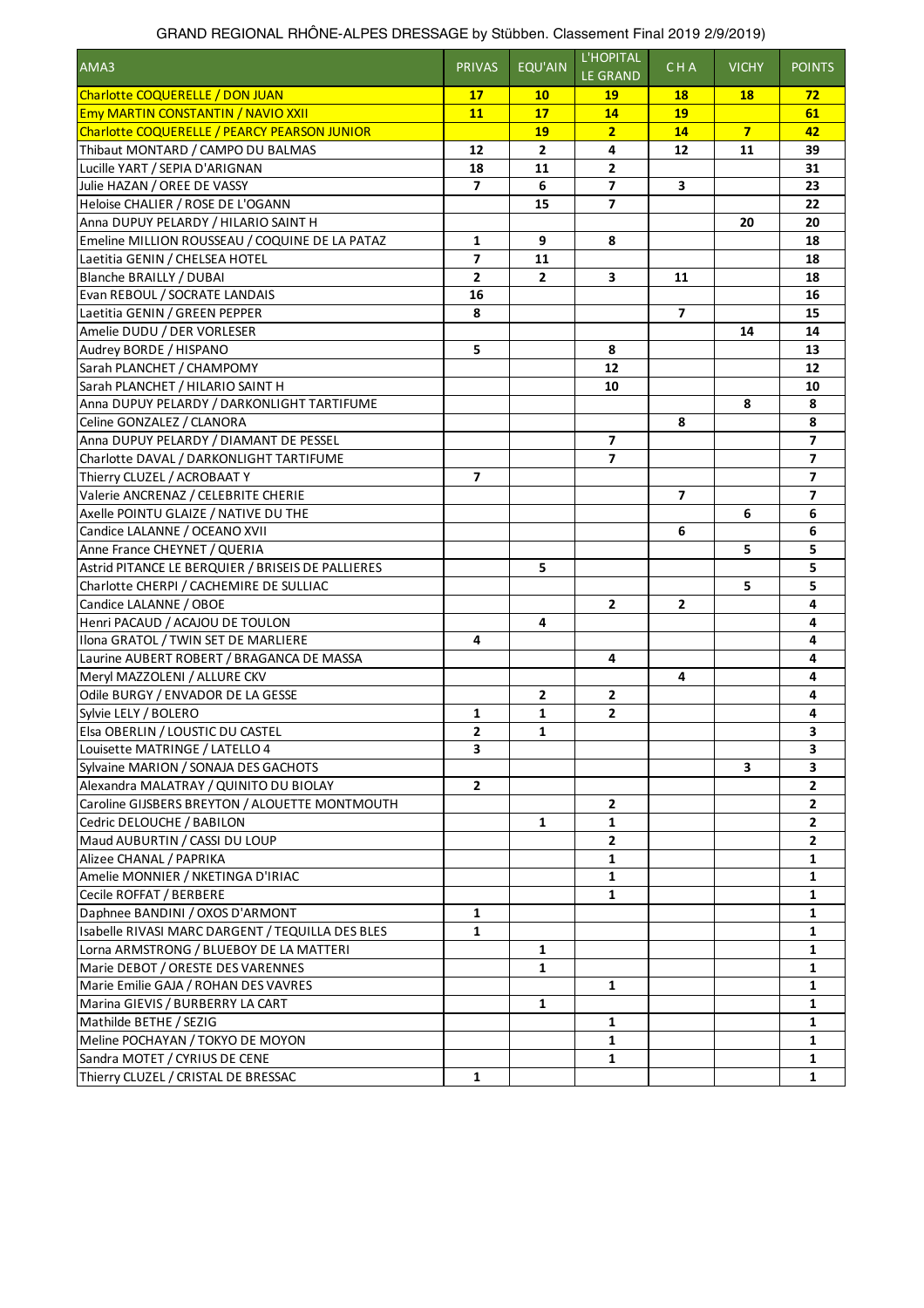| AMA <sub>2</sub>                                                           | <b>PRIVAS</b>  | EQU'AIN                                    | L'HOPITAL<br><b>LE GRAND</b> | <b>CHA</b>     | <b>VICHY</b>   | <b>POINTS</b> |
|----------------------------------------------------------------------------|----------------|--------------------------------------------|------------------------------|----------------|----------------|---------------|
| <b>Brigitte GUIGARD / EVIDENTE</b>                                         | 15             | 17                                         | 17                           | 20             |                | 69            |
| <b>Audrey BAEUMLIN / IDEM ROJO</b>                                         | 18             | 10                                         | 8                            | 13             | <b>18</b>      | 59            |
| Laurence ROUX FOUILLET / A LITTLE PINK LA SAGE                             |                | 9                                          | 13                           | 9              | 12             | 43            |
| Isabelle FALCONNET / STANE DE LA PEROUSE                                   |                | 20                                         | 16                           |                |                | 36            |
| Mazarine COLLET / PALMER                                                   | 8              | 5                                          | $\mathbf{1}$                 | 8              | 9              | 30            |
| Maryline BROCARD / GAMAO                                                   | 13             | $\overline{\phantom{a}}$                   |                              |                |                | 20            |
| Emeline MILLION ROUSSEAU / COQUINE DE LA PATAZ                             | 4              | $\overline{\phantom{a}}$                   | $\mathbf{1}$                 | 5              |                | 17            |
| Ines MANZANARES / CARLCHEN 57                                              | $\overline{ }$ | 5                                          | 4                            |                |                | 16            |
| Alizee CHANAL / DIOR                                                       |                | 1                                          | $\overline{2}$               |                | 12             | 15            |
| Charlotte DAVAL / SCORPIO                                                  |                |                                            | 14                           |                |                | 14            |
| Emy MARTIN CONSTANTIN / NAVIO XXII                                         | 3              | 3                                          | 8                            |                |                | 14            |
| Estelle D AGOSTINO / TABKE DU MEUGON                                       | 7<br>7         | $\overline{\phantom{a}}$<br>$\overline{2}$ |                              |                |                | 14            |
| Justine FAUDEL / QUENZO DE LAYE<br>Matthieu FAUTRIERE / CADENCE DES BRUMES | 5              | 1                                          | 4                            | $\overline{ }$ |                | 13<br>13      |
| Claire DUBESSY / NOVATO LXX                                                |                |                                            |                              |                | 6              |               |
| Pauline BELTRANO / UMBRELLA DE MASSA                                       |                |                                            | 6                            |                |                | 12<br>12      |
| Charlotte MONTEILHET / DINKY TOY VH BLOEMENHOF                             |                |                                            |                              | 12             | 10             | 10            |
| Juliette BAYON / DANCING BOY                                               | 10             |                                            |                              |                |                | 10            |
| Maud POULIN / FOURSQUARE                                                   |                |                                            | 10                           |                |                | 10            |
| Anne Charlotte BENARD / ZEZERE                                             |                |                                            |                              | 9              |                | 9             |
| Colette WATTHEY / MARBELLA DES FAMENNES                                    |                |                                            |                              | 9              |                | 9             |
| Norbert CHEVROT / ELSTER                                                   |                |                                            |                              |                | 9              | 9             |
| Alexia BAEUMLIN / IDEM ROJO                                                |                | 8                                          |                              |                |                | 8             |
| Amandine MALLET / UHLAND DE BOLENE                                         |                | $\overline{\phantom{a}}$                   | 1                            |                |                | 8             |
| Berangere DUPORT / IMPRESSIONANTE                                          |                | 8                                          |                              |                |                | 8             |
| Magali REGNIER / VOLUCRIS                                                  | 5              |                                            | 3                            |                |                | 8             |
| Sarah PLANCHET / CHAMPOMY                                                  |                |                                            |                              |                | 8              | 8             |
| Sebastien BORCHI / AROGANTE DE MASSA                                       |                |                                            |                              |                | 6              | 6             |
| Sylvie CHEVAILLIER / ULTEAM DE SASSELANGE                                  |                | 4                                          | $\overline{2}$               |                |                | 6             |
| Chantal BOYER / OSADIO                                                     | 5              |                                            |                              |                |                | 5             |
| Chloe CRETIN / TOUT BLEU DE LAYE                                           |                |                                            |                              | 5              |                | 5             |
| Franck MILLERAULT / PABLAULT DE BELCARO                                    |                |                                            |                              |                | 5              | 5             |
| Margot VERIHLAC / MISTRAL DE TRAFFIN                                       |                |                                            | 5                            |                |                | 5             |
| Sandrine BENAZET / COCO CHANEL                                             | 3              |                                            |                              | $\overline{2}$ |                | 5             |
| Vanessa TISSIER / ALIZA                                                    |                | 5                                          |                              |                |                | 5             |
| Valerie RASPILAIRE / PALONGO CHUQUERIE                                     |                | $\mathbf{1}$                               | $\mathbf{1}$                 | 1              | $\overline{2}$ | 5             |
| Amandine MAURICE / NERIS DE JAILLERES                                      |                |                                            |                              | 4              |                | 4             |
| Claire Helene JOUVENEZ / UMBERTO DES LAUZIERES                             |                |                                            | 4                            |                |                | 4             |
| Caroline CHRETIEN / ORGUEIL DU LYS                                         |                |                                            |                              |                | 3              | 3             |
| Corinne DUROZAT / UNE MATINEE DU TRION                                     |                |                                            |                              | 3              |                | 3             |
| Maud GRUFFAZ / ANDROSACE                                                   |                |                                            |                              | 3              |                | 3             |
| Odile RIBIERE / FELINE J B                                                 | $\mathbf{1}$   | $\mathbf{1}$                               | $\mathbf{1}$                 |                |                | 3             |
| Alice MONIER TORRENTE / FORMOSO                                            |                |                                            | $\mathbf{2}$                 |                |                | 2             |
| Cedric DELOUCHE / BABILON                                                  |                |                                            | 1                            | $\mathbf{1}$   |                | $\mathbf{2}$  |
| Chrystel ATTALI / CORNETS LADY                                             |                |                                            | 2                            |                |                | $\mathbf{2}$  |
| Coralie NOIRAULT / BODEGUERO DES HOUNTS                                    | $\mathbf{2}$   |                                            |                              |                |                | $\mathbf{2}$  |
| Delphine BRIFFA / ACAO D'ANCE                                              |                |                                            | $\overline{2}$               |                |                | $\mathbf{2}$  |
| Florence PUCH / BEBETOTILAS FONDCOMBE                                      | 2              |                                            |                              |                |                | 2             |
| Ilona SANTORO / LYON DE LA CLAYE Z                                         |                | 1                                          | 1                            |                |                | 2             |
| Lois PERES ROUAULT / CARINJO DE LA SINA                                    |                | 2                                          |                              |                |                | 2             |
| Maeva DELANGLE / SCARLETTE DU BLAVET                                       |                | 2                                          |                              |                |                | 2             |
| Vanessa LAFOSSE / CADENCE DE LA MURE                                       |                | $\mathbf{1}$                               | 1                            |                |                | $\mathbf{2}$  |
| Amandine BRUNEL / ORPHEE DE RETZ                                           | $\mathbf{1}$   |                                            |                              |                |                | 1             |
| Amandine MALLET / CRUISE CONTROL K                                         |                |                                            |                              | $\mathbf{1}$   |                | 1             |
| Astrid PITANCE LE BERQUIER / BRISEIS DE PALLIERES                          |                | $\mathbf{1}$                               |                              |                |                | 1             |
| Aude MILLEQUANT / ZORANA                                                   |                |                                            | 1                            |                |                | 1             |
| Audrey BORDE / HISPANO                                                     |                |                                            | $\mathbf{1}$                 |                |                | $\mathbf{1}$  |
| Carole LAYEC / SLAVIC DANCE                                                |                | $\mathbf{1}$                               |                              |                |                | 1             |
| Caroline CIMETIERE / VOLCANO KOKKA                                         |                |                                            | 1                            |                |                | 1             |
| Caroline MANCHON / CEDRIC                                                  |                |                                            | 1                            |                |                | 1             |
| Celine MIRAILLET / CONVER MONTENEGRA XLIV322                               |                | $\mathbf{1}$                               |                              |                |                | 1             |
| Chantal BOYER / TAMARA DU BARON                                            |                |                                            | 1                            |                |                | 1             |

## GRAND REGIONAL RHÔNE-ALPES DRESSAGE by Stübben. Classement Final 2019 2/9/2019)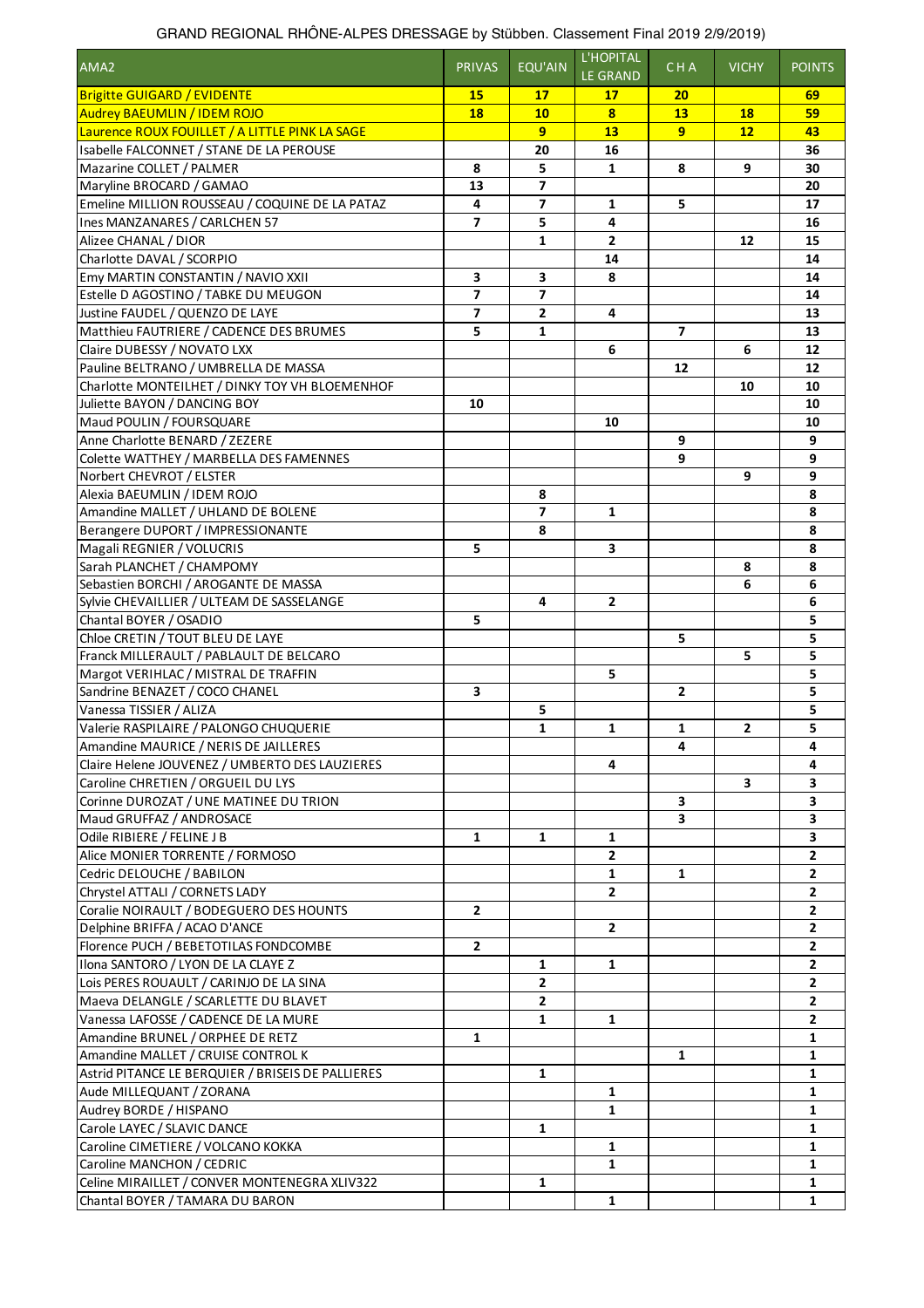## GRAND REGIONAL RHÔNE-ALPES DRESSAGE by Stübben. Classement Final 2019 2/9/2019)

| AMA2                                    | <b>PRIVAS</b> | EQU'AIN | L'HOPITAL<br><b>LE GRAND</b> | <b>CHA</b> | <b>VICHY</b> | <b>POINTS</b> |
|-----------------------------------------|---------------|---------|------------------------------|------------|--------------|---------------|
| Dagmar HEIDER / WOLKE SIEBEN            |               |         |                              |            |              |               |
| Delphine BRIOUDE / QUIRAVE DE LA COTE   |               |         |                              |            |              |               |
| Dorine COMBES / DUTCHMEN                |               | 1       |                              |            |              |               |
| Emilie ECUER / SAHEL DE SERIPHEE        |               |         | 1                            |            |              |               |
| Evan REBOUL / SOCRATE LANDAIS           | 1             |         |                              |            |              |               |
| Fanny LOSS / ROMANOV                    |               |         | 1                            |            |              |               |
| Fanny ORHANT / DIE MAGIE CC             |               | 1       |                              |            |              |               |
| Henry DE PONCINS / SAN PEDRONE          |               |         |                              |            |              |               |
| Layla SCHMID / CENTAURUS D'ARX          |               | 1       |                              |            |              |               |
| Lea SCHMIDT / ROBIELLA DU LOING         |               |         | 1                            |            |              |               |
| Lorna ARMSTRONG / BLUEBOY DE LA MATTERI |               | 1       |                              |            |              |               |
| Lucile YART / SEPIA D'ARIGNAN           |               |         |                              |            |              |               |
| Margaux TONADRE / SAPEUR NEAP GUITE     |               | 1       |                              |            |              |               |
| Marie DUTANG / SAUVIGNON                |               |         | 1                            |            |              |               |
| Sophie BOURGIER / SOUPCON D'OPIUM       |               |         |                              |            |              |               |
| Sophie CHAPUIS / ROI D'OZ               |               |         |                              |            | 1            |               |
| Stephanie BUET / CRAZZY SUNDAY BOY      |               |         |                              |            |              |               |
| Ysaline MATHEVET / BEVERLY DES TILLEULS |               |         |                              |            |              |               |

| AMA1                                                 | <b>PRIVAS</b> | <b>EQU'AIN</b>          | <b>L'HOPITAL</b><br><b>LE GRAND</b> | <b>CHA</b>     | <b>VICHY</b> | <b>POINTS</b>  |
|------------------------------------------------------|---------------|-------------------------|-------------------------------------|----------------|--------------|----------------|
| <b>Flore BONNEFOIX / ZODANA</b>                      | 20            | 20                      |                                     | 16             | 15           | 71             |
| Noemie GERLAND / QUARTZ DE HUS                       |               | 15                      | 15                                  | 19             | 18           | 67             |
| Caroline GIRARD CARRABIN / VOLNER DE FARJONNIERE     | 17            | 12                      | 18                                  | 15             | 16           | 66             |
| Anais TISSEDRE / COLORISTIN                          |               |                         | 20                                  | 16             |              | 36             |
| Margareth LEFEVRE / ALPILLE DES COMBES               |               | $\overline{2}$          | 11                                  | 9              | 13           | 35             |
| Nathalie BOUTELOUP / BALVENIE COURCELLE              | 9             | 17                      |                                     | 8              |              | 34             |
| Maryline BROCARD / GARRET                            | 15            | 14                      |                                     |                |              | 29             |
| Philippe WEYNE / FORTISSIMO                          | 12            | 1                       | 10                                  |                |              | 23             |
| Xavier MOUILLESEAUX / DJOEY CAMERON Z                |               |                         | $\mathbf{1}$                        | 9              | 10           | 20             |
| Barbara GOUJET / KAILY DES QUESNES                   |               | 8                       | 6                                   |                |              | 14             |
| Virginie BERTHET / VIKING DE MISS                    |               | 12                      |                                     |                |              | 12             |
| Charlotte DAVAL / SCORPIO                            |               |                         |                                     |                | 10           | 10             |
| Marie Valentine DE LA MENSBRUGE / SILVER DE BARBOUTI |               |                         | 10                                  |                |              | 10             |
| Marie Valentine DE LA MENSBRUGE / SILVER DE BARBOUTI |               |                         |                                     |                | 8            | 8              |
| Stephanie CALCA / SOLIGANO KERNAT                    |               |                         | 8                                   |                |              | 8              |
| Cynthia DOUROUX / ANDANTE                            |               | $\overline{\mathbf{3}}$ |                                     | 4              |              | $\overline{7}$ |
| Marion FOULET / FEELING GOOD                         | 6             |                         |                                     |                |              | 6              |
| Stephanie BUET / CRAZZY SUNDAY BOY                   |               |                         | $\overline{2}$                      |                | 4            | 6              |
| Aline CHAUTAGNAT / VOERKAN DES SABLES                |               | 5                       |                                     |                |              | 5              |
| Amandine BRUNEL / ORPHEE DE RETZ                     |               |                         |                                     | 5              |              | 5              |
| Audrey GOUTTEFANGEAS / DONATELLO                     |               |                         | 3                                   |                |              | 3              |
| Gaetane SALVAT / ALFRED B                            |               | 3                       |                                     |                |              | 3              |
| Marine JARSAILLON / UTOPISTO DU MOLE                 |               |                         | 3                                   |                |              | 3              |
| Sophie SIMON / BELLISSIMA DU SOLEIL                  |               |                         | $\overline{\mathbf{3}}$             |                |              | 3              |
| Albane VAUTERIN / QUICK MIND                         |               | $\mathbf{2}$            |                                     |                |              | $\mathbf{2}$   |
| Emilie VERITE / URBANUS                              |               |                         |                                     | $\overline{2}$ |              | 2              |
| Elina SCHMID / HIGH HILL D'ARX                       |               | $\mathbf{1}$            |                                     |                |              | $\mathbf{1}$   |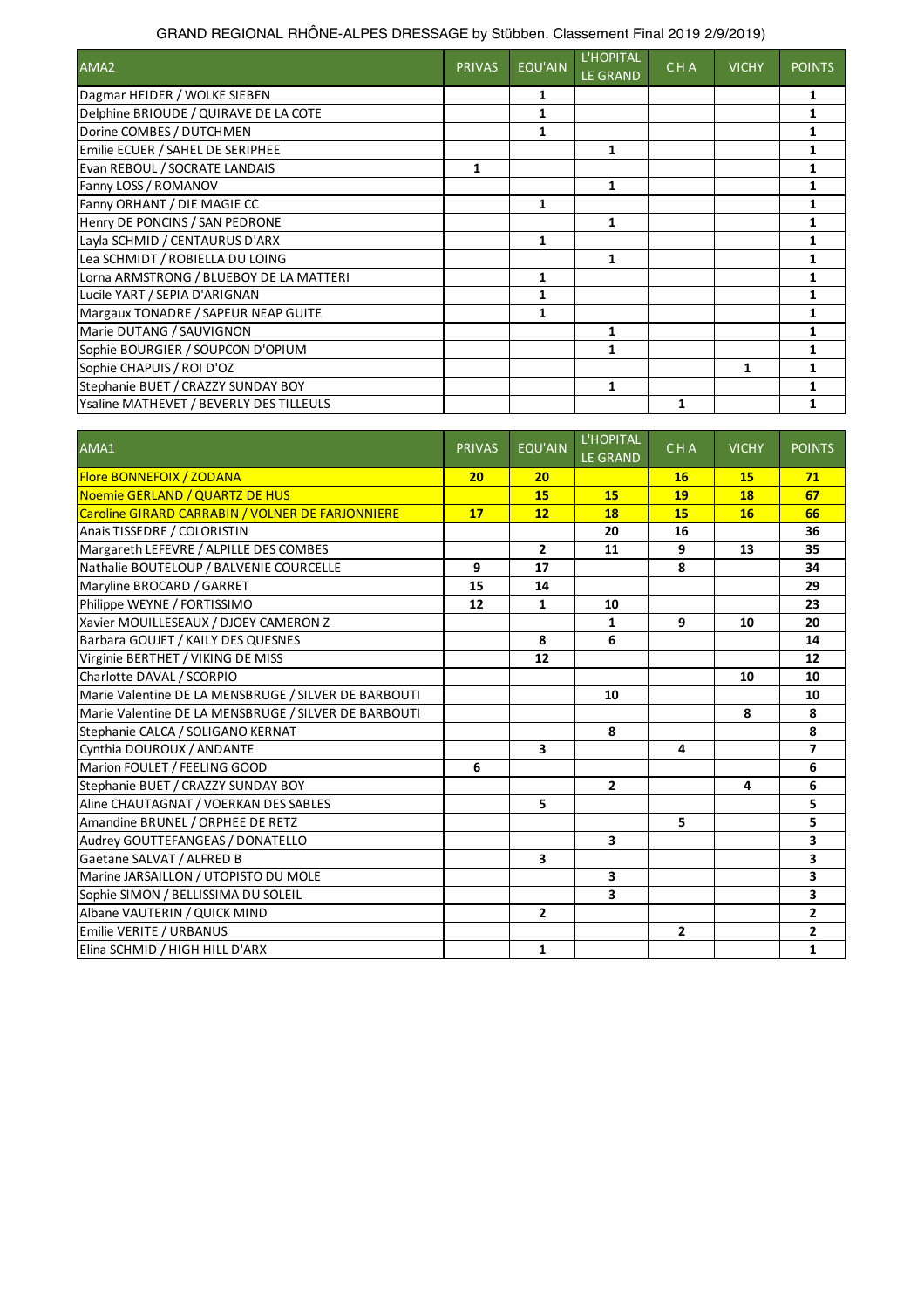| GRAND REGIONAL RHÖNE-ALPES DRESSAGE by Stübben. Classement Final 2019 2/9/2019) |  |  |
|---------------------------------------------------------------------------------|--|--|
|                                                                                 |  |  |
|                                                                                 |  |  |

| <b>AMA ELITE</b>                                    | <b>PRIVAS</b> | <b>EQU'AIN</b> | L'HOPITAL<br><b>LE GRAND</b> | <b>CHA</b> | <b>VICHY</b> | <b>POINTS</b> |
|-----------------------------------------------------|---------------|----------------|------------------------------|------------|--------------|---------------|
| Stephanie NARBONNET / VETERANO JV                   |               | 14             | 19                           | 20         | 19           | 72            |
| Stephanie MORANDIN JAUBERT / EXTASY                 | 15            | 19             | 19                           | 14         | 16           | 69            |
| Mireille DUTRIEVOZ / SAMBRE D'HELVEA                | 19            | 11             | 15                           |            |              | 45            |
| Xavier MOUILLESEAUX / QUINA TROIS COMMUNES          | 10            | 9              | 9                            | 9          | 14           | 42            |
| Sophie PLAGNOL / BODEGUERO ER                       | 12            |                | 9                            | 15         |              | 36            |
| Celine MIRAILLET / FLEURIE                          |               | 17             |                              | 18         |              | 35            |
| Alice DURAN / AVITA V                               | 13            | 11             | 9                            |            |              | 33            |
| Gaelle BOSONNET / BERLIOZ DE MESILLE                |               | 9              |                              | 10         |              | 19            |
| Julien URIOS / KORONA DANCE MHB                     |               |                |                              |            | 19           | 19            |
| Militza BODI / FANDENCOUVER VH WEIDSEHOF            |               | 11             |                              | 8          |              | 19            |
| Mireille BALL / LUCKY LUKE DU LOING                 | 16            |                |                              |            |              | 16            |
| Pauline BRUNET MANQUAT / SUNSHINE BOY               |               |                | 5                            |            | 6            | 11            |
| Jean Charles PERRIER / TOM GRAND CHAMP              | 9             |                |                              |            |              | 9             |
| Jean Claude GRANGE / ARCHIBALD HADDOCK              |               |                | 8                            |            |              | 8             |
| Charlotte DAVAL / HILARIO SAINT H                   |               |                | 6                            |            |              | 6             |
| Eva THOMAS / UN SO SANT                             |               |                |                              | 6          |              | 6             |
| Rosalie CHABERT / ROBERTA (alias POLKA DES ROSSATS) |               |                |                              | 6          |              | 6             |
| Stephanie CALCA / SOLIGANO KERNAT                   |               |                | 5                            |            |              | 5             |
| Isabelle GRANGE / TIENTO DU MATIN                   |               |                | 3                            |            |              | 3             |
| Jean Charles PERRIER / ARCHIBALD HADDOCK            |               |                | 3                            |            |              | 3             |
| Susanne MARGOSSIAN / HOLD UP DU LOING               |               |                |                              | 3          |              | 3             |
| Caroline BALLEY / TAMINO DE MYNAS                   |               |                | $\mathbf{1}$                 |            |              | $\mathbf{1}$  |
| Isabelle BADARELLI / QUIMICO XLVI                   |               |                | $\mathbf{1}$                 |            |              | $\mathbf{1}$  |